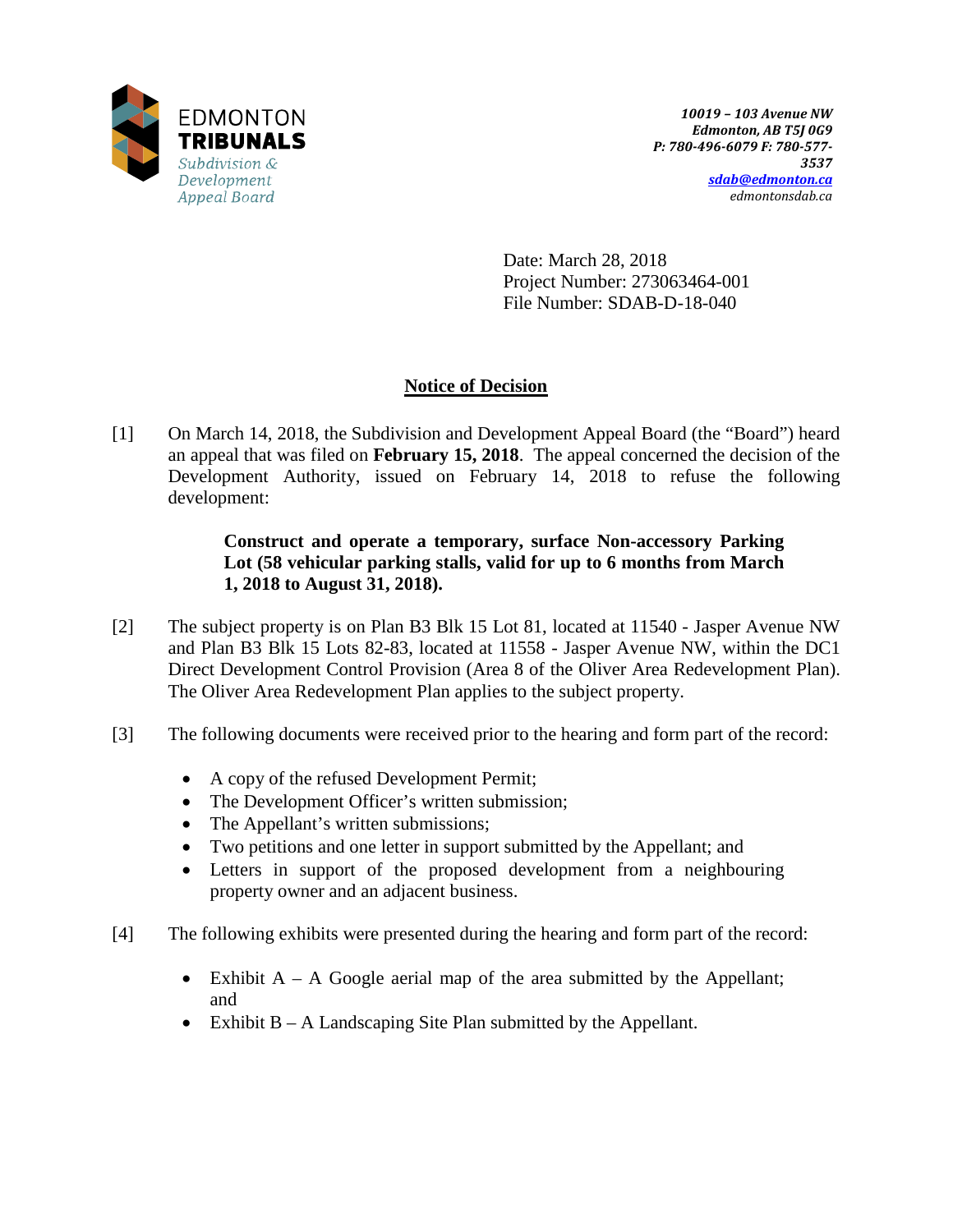## **Preliminary Matters**

- [5] At the outset of the appeal hearing, the Presiding Officer confirmed with the parties in attendance that there was no opposition to the composition of the panel.
- [6] The Presiding Officer outlined how the hearing would be conducted, including the order of appearance of parties, and no opposition was noted.
- [7] The appeal was filed on time, in accordance with section 686 of the *Municipal Government Act*, RSA 2000, c M-26.

## **Summary of Hearing**

- *i) Position of Ms. K. Petrin, speaking on behalf of the Appellant, Wheaton Properties, who was accompanied by Mr. G. Gardner*
- [8] The residents and tenants of the LeMarchand Mansion and Tower ("LeMarchand") located south of 100 Avenue and east of 116 Street require a parking lot as their underground parkade is currently under construction, with an estimated completion date of August 31, 2018. The construction has caused the displacement of 210 vehicles.
- [9] Many of the residents of LeMarchand are elderly and concerned about where they will park during the construction period.
- [10] The intent is for the parking lot to be accessory to the operations and residences of the LeMarchand, while LeMarchand's parkade undergoes renovations. The proposed parking lot will provide for 58 parking spaces.
- [11] The subject site is less than a 3 minute walk from LeMarchand. Ms. Petrin referred to a Google aerial map showing the location of the subject site and the location of the LeMarchand (Exhibit A).
- [12] The Appellants have not been able to locate other, alternative parking closer to LeMarchand. In Ms. Petrin's opinion, this constitutes a hardship.
- [13] The parking lot will not be used as a paid parking lot.
- [14] Access to the parking lot will be from the rear lane on the north side of the site and will not interfere with traffic on Jasper Avenue.
- [15] Gates or lights that could have a negative impact on neighbouring properties will not be installed.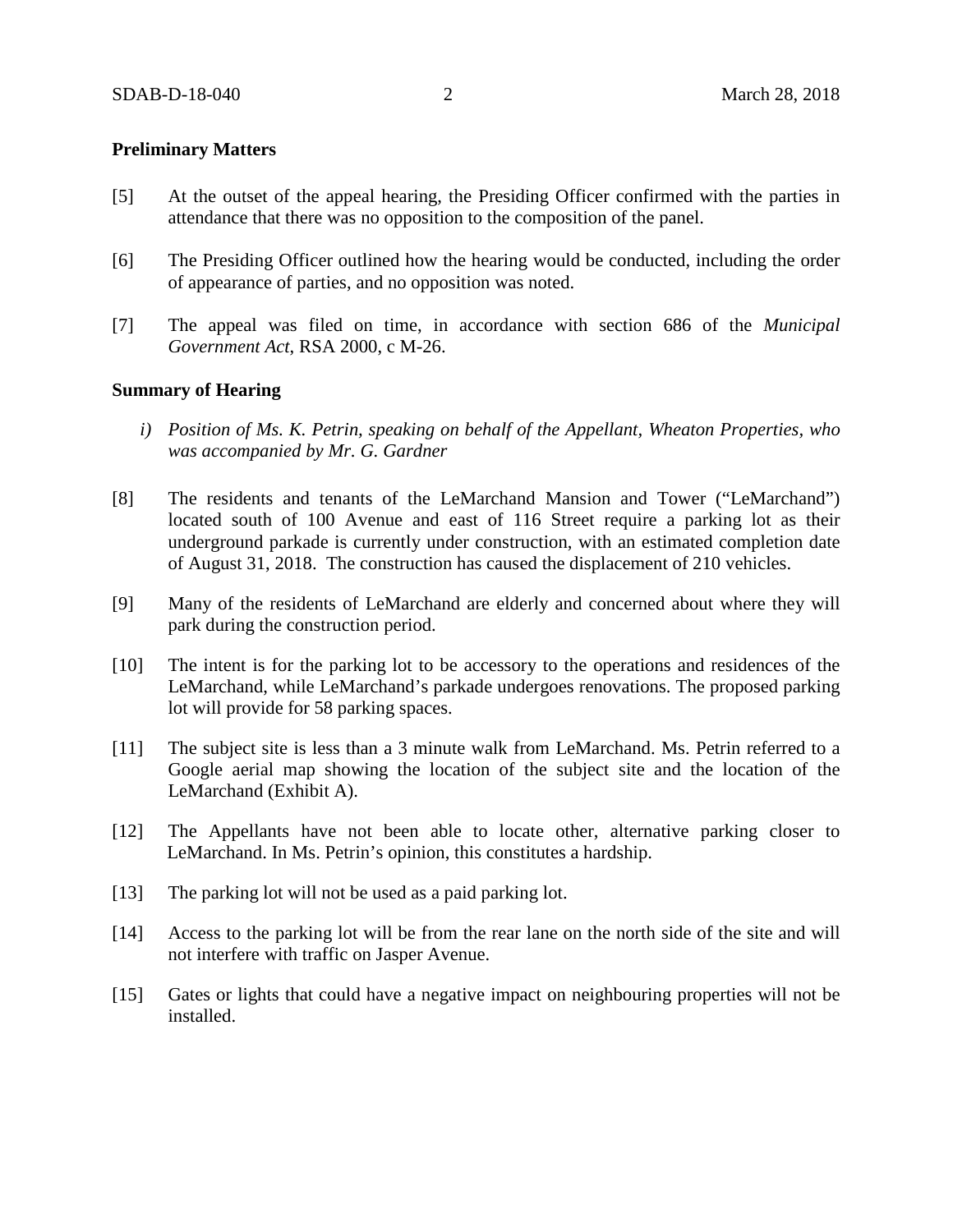- [16] On-site signage will be installed identifying the private parking area. The parking lot will have regular security personnel monitoring the site.
- [17] The Appellants are proposing no additional landscaping for the site, other than planters, as it is only being used for six months.
- [18] Ms. Petrin attended an Oliver Community League Civics Committee meeting where concerns were heard regarding the congestion of on-street parking. The proposed development is an interim solution to find secure parking rather than congesting on-street parking. She had three discussions with the Oliver Community League regarding parking lots and, although they are generally opposed to surface parking developments in Oliver, they have remained neutral on the proposed development.
- [19] The Appellants referenced their petitions and indicated that 49 signatures in support from occupants of LeMarchand.
- [20] The property is located within the Oliver Area Redevelopment Plan (the "ARP"), which is a long range plan that sets policies for redevelopment of an established community. This application does not propose a redevelopment project but rather a temporary-interim use. The ARP does not contemplate appropriate or interim uses.
- [21] Section 54.2(2)(b) of the *Edmonton Zoning Bylaw* (the *Bylaw*) allows for accessory parking within 120 metres from the subject site. Ms. Petrin opined that the Development Officer had the authority to vary this development regulation.
- [22] Ms. Petrin and Mr. Gardner provided the following responses to questions from the Board:
	- a. They confirmed that the subject site is owned by Canterra Developments. They understand that Canterra Developments' long term plan is to build a mixed use development on the subject site; however, the subject site is currently vacant and not being used.
	- b. The subject site is located approximately 250 to 255 metres from the LeMarchand.
	- c. The company carrying out the renovations on the parkade at LeMarchand has provided August 31, 2018 as an estimated completion date, however, due to the variable nature of construction projects, the renovation project may not be completed until a later date.
	- d. In Ms. Petrin's opinion, the interpretation of the ARP is not applicable to the proposed development as it will be used temporarily and the temporary parking lot will not prevent the long-term redevelopment of the subject site.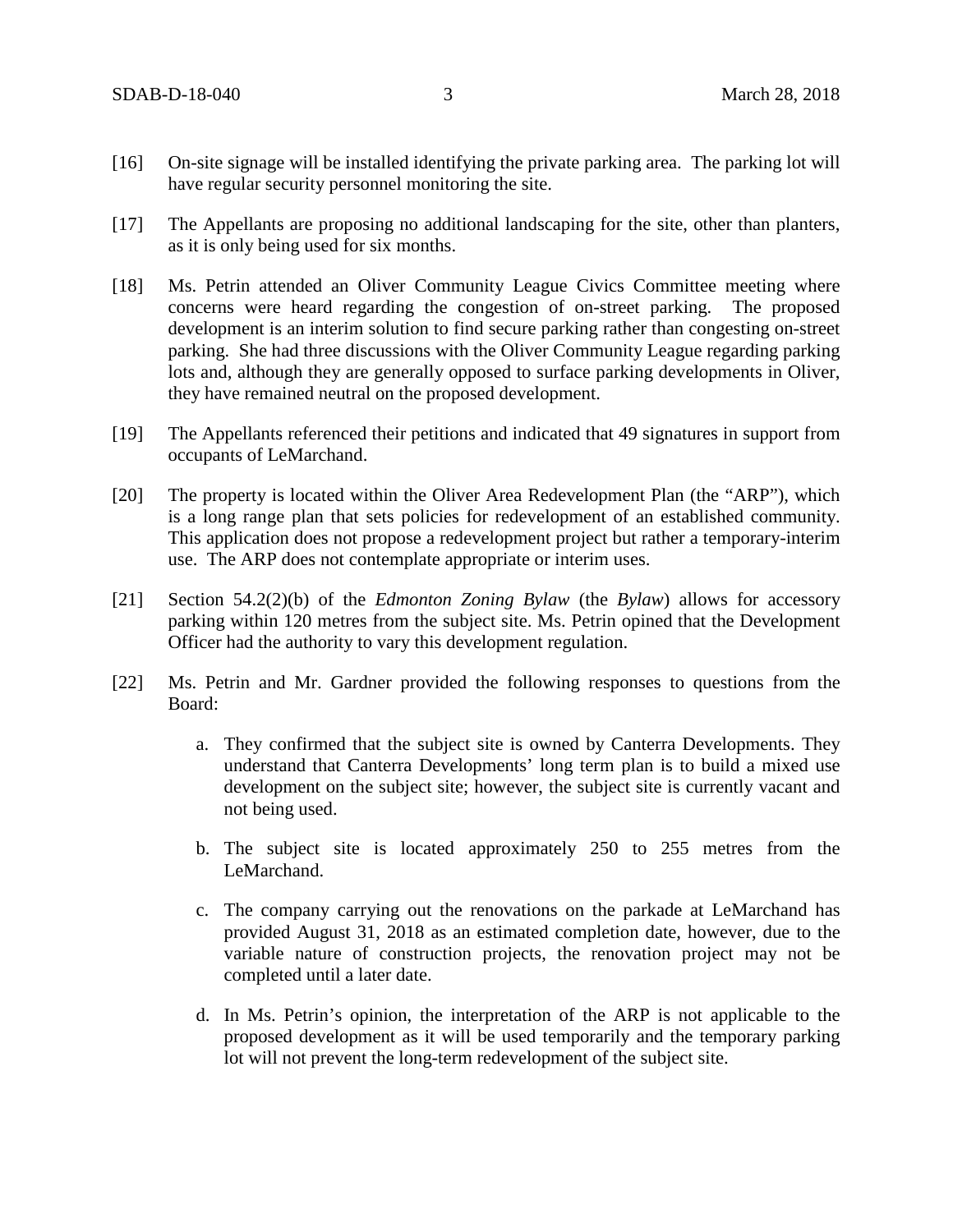- e. They confirmed that they applied for a Non-accessory Parking Lot and the Development Officer reviewed the proposed development as Non-accessory Parking. Ms. Petrin's understanding is that the Non-accessory Use is usually applied to commercial parking lots, like those operated by Impark. They thought their proposed use was better classified as an accessory parking lot, but the Development Officer advised them that they should not apply for permit for an accessory parking lot with a variance in the distance as prescribed in s 54.2(2)(b) of the *Bylaw*.
- f. The Appellants will adopt safeguards to ensure that only residents and commercial tenants of LeMarchand make use of the parking on the subject site. Vehicles will receive a pass for the subject site and the building manager will register the license plates to ensure that they are allowed to park at the site. If cars are parked illegally they will receive a written warning and then will be towed.
- g. With regard to the Development Officer's suggested conditions, they indicated that most of them were acceptable, but they would oppose the condition requiring outdoor lighting to be installed as the parking lot will be temporary.
- h. They confirmed that they will place planters on the site for the duration the parking lot is used. They provided the Board with a landscaping Site Plan showing the five locations of the temporary proposed planters for the subject site (Exhibit B).
- *ii) Position of the Development Officer, Ms. C. Louie*
- [23] The Development Officer provided a written submission and did not attend the hearing.

## **Decision**

- [24] The appeal is **ALLOWED** and the decision of the Development Authority is **REVOKED**. The development is **GRANTED**, subject to the following **CONDITIONS**:
	- 1. The Development Permit is valid from March 29, 2018 to December 31, 2018 or completion of LeMarchand's parkade renovation, whichever occurs earlier.
	- 2. Landscaping shall be provided at the locations indicated on the Landscaping Plan, submitted as Exhibit B. The landscaping shall consist of temporary planters situated at each of the 5 locations noted on Exhibit B.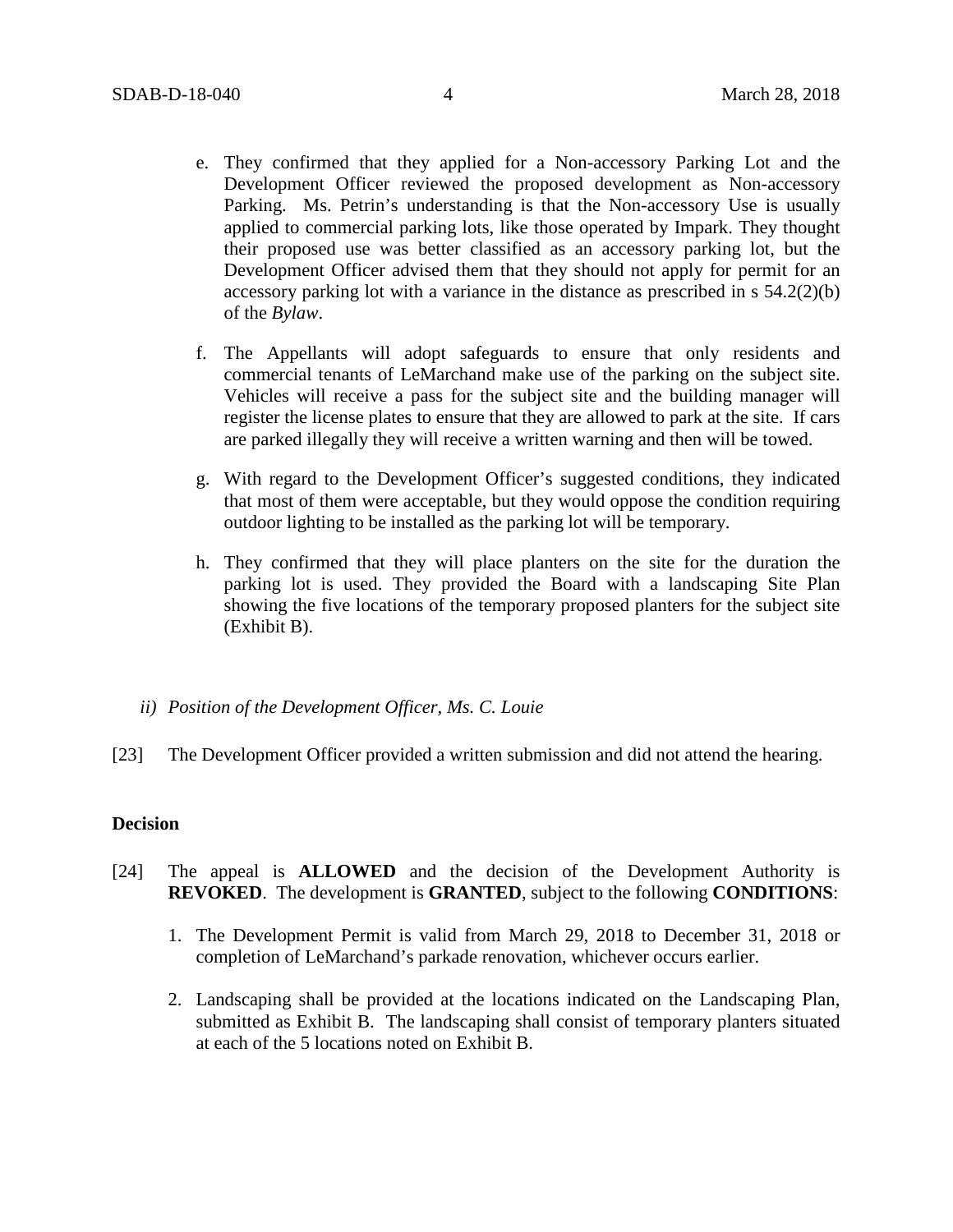## SDAB-D-18-040 5 March 28, 2018

- 3. Continuous raised or pre-cast curbing of not less than 100 mm in height shall be provided adjacent to streets and required landscaped areas, 600 mm from the front of the parking stall. Concrete curb stops shall be placed to ensure that vehicles do not overhang boulevards, sidewalks, or required landscaped areas. Curbing shall also be required to clearly demarcate the required portion of Driveway leading to an internal roadway, aisle, ramp, parking space or loading space. (Reference: Section 54.6(3)(e) of the Edmonton Zoning Bylaw 12800).
- 4. Where continuing curbs are used as wheel stops, the measured size of parking spaces shall be reduced 1.0 m in length than otherwise required. In such instances, the parking layout should allow for the vehicle to overhang the curb by 1.0 m and such overhang areas must be clear of all obstructions (Signs, shrubs, trees, etc.) and shall not be regarded as a required landscaped area. (Reference: Section 54.6(3)(f) of the Edmonton Zoning Bylaw 12800).
- 5. Access from the site to 116 Street and Jasper Avenue exists but will not be permitted. Due to the proposed temporary use and nature of the development, concrete barriers must be provided between the parking stalls and the roadway to restrict access. The barriers must be located on private property.
- 6. Proposed access to the alley is acceptable to Subdivision Planning and a curb crossing permit is not required for alley access. However, there are existing power poles/utilities in the alley that will interfere with the proposed accesses. In order to avoid conflict with the existing utilities, the proposed accesses must be narrowed to a minimum 5 m wide to provide separate inbound and outbound accesses for one-way operation. The accesses must be properly signed indicating the operation of the access. With this, the minimum drive aisles must be maintained at a width of 7 m to accommodate 90 degree parking. Should relocation of the pole/guy-wire be required, all costs associated with relocation must be borne by the owner/applicant. The applicant should contact Ron Hewitt (780-412-3128) of EPCOR Customer Engineering for more information.
- 7. Permanent objects including signage, barriers, etc., must NOT encroach into or over/under road right-of-way.
- 8. There may be utilities within road right-of-way not specified that must be considered during construction. The owner/applicant is responsible for the location of all underground and above ground utilities and maintaining required clearances as specified by the utility companies. Alberta One-Call (1-800-242-3447) and Shaw Cable (1-866-344-7429; www.digshaw.ca) should be contacted at least two weeks prior to the work beginning to have utilities located. Any costs associated with relocations and/or removals shall be at the expense of the owner/applicant.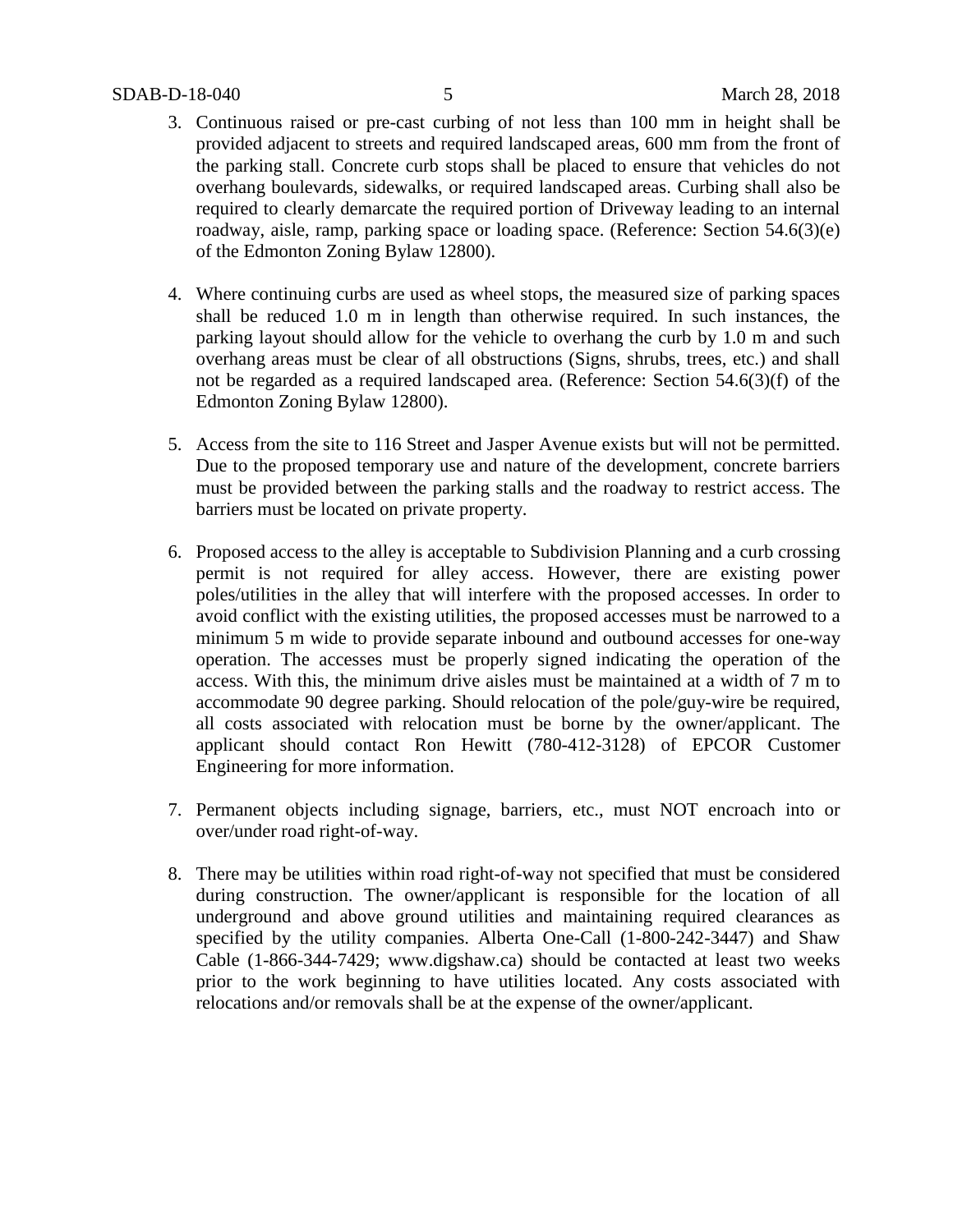- 9. Any hoarding or construction taking place on road right-of-way requires an OSCAM (On-Street Construction and Maintenance) permit. OSCAM permit applications require Transportation Management Plan (TMP) information. The TMP must include:
	- the start/finish date of project;
	- accommodation of pedestrians and vehicles during construction;
	- confirmation of lay down area within legal road right of way if required; and
	- to confirm if crossing the sidewalk and/or boulevard is required to temporarily access the site.
- 10. It should be noted that the hoarding must not damage boulevard trees. The owner or Prime Contractor must apply for an OSCAM online at: [https://www.edmonton.ca/business\\_economy/licences\\_permits/oscam-permit](https://www.edmonton.ca/business_economy/licences_permits/oscam-permit-request.aspx)[request.aspx](https://www.edmonton.ca/business_economy/licences_permits/oscam-permit-request.aspx) <https://www.edmonton.ca/documents/ConstructionSafety.pdf>
- 11. Any alley, sidewalk or boulevard damage occurring as a result of construction traffic must be restored to the satisfaction of Development Inspections, as per Section 15.5(f) of the Zoning Bylaw. All expenses incurred for repair are to be borne by the owner.

Subdivision Planning provide the following advisements:

- 1. The section of Jasper Avenue from 109 Street to 124 Street is slated for full reconstruction beginning in 2019 which will include improvements to the streetscape of Jasper Avenue by creating a multi-purpose environment. Please contact Satya Gadidasu at 780-496-2407 with the Imagine Jasper Avenue Revitalization group for more information.
- 2. Permanent access locations and designs will be further reviewed with the future submission of a development application for the site.
- 3. There is an existing bus stop on 116 Street adjacent to the site.

## NOTES:

- 1. All signage including for hoarding shall require a separate Development Application.
- 2. The applicant/owner is responsible for ensuring that the proposed development does not encroach on or impair the operation of any existing hydrants and/or valves that are located either in the boulevard, sidewalk, or the street. If a conflict exists then it will be responsibility of the applicant/owner to rectify the problem by:
	- 1) redesign of the proposed development followed by a resubmission for approval to the City or,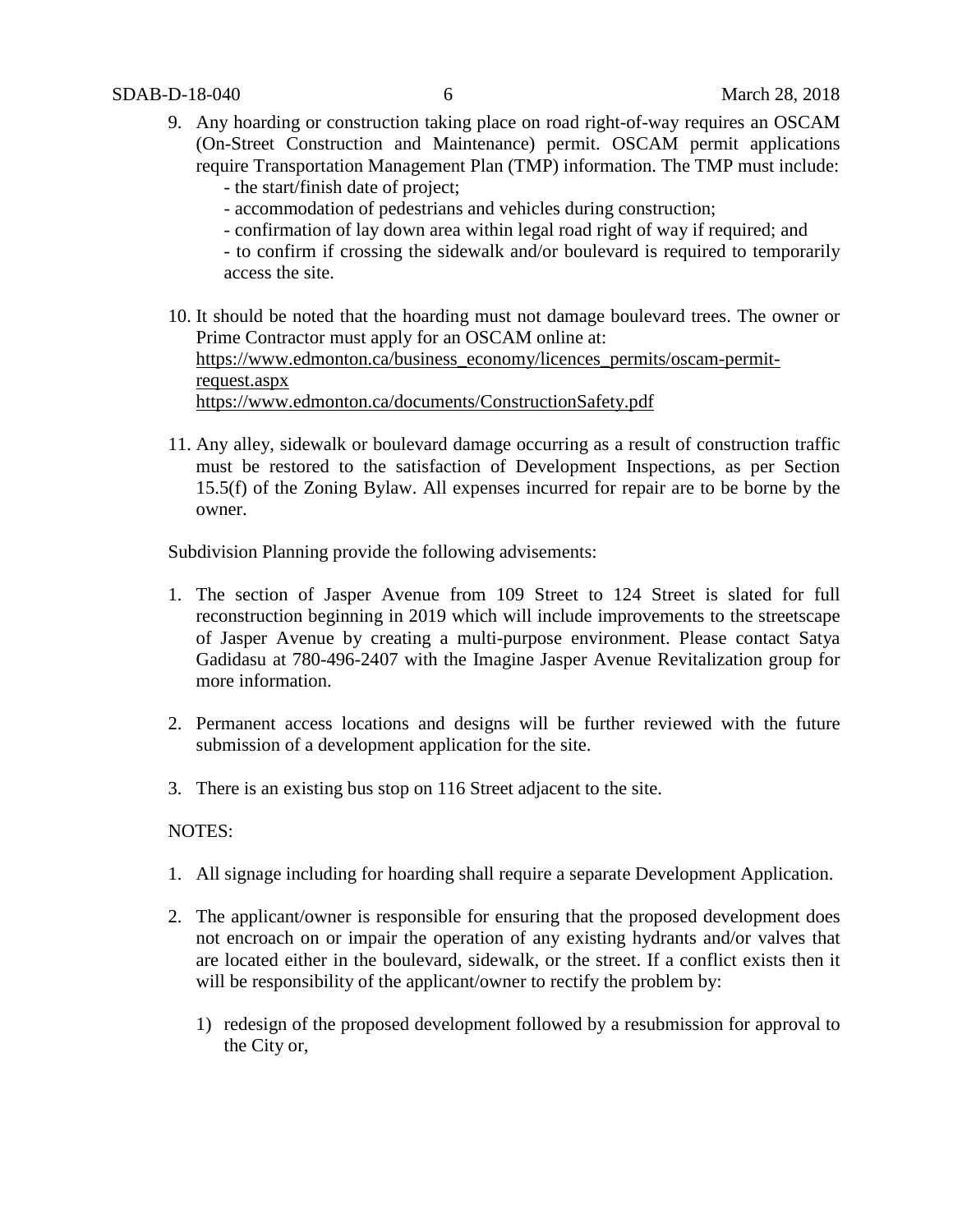2) relocation of the utility which is to be done by the City staff at the sole expense of the applicant/owner.

For further information, please contact the Drainage Branch of the Asset Management.

- [25] In granting the development the following variances to the *Edmonton Zoning Bylaw* are allowed:
	- 1. The minimum 120-metre requirement between two remote Sites for Accessory parking per section 54.2(2)(b) is waived.
	- 2. The minimum requirement of two landscaped islands per section 54.2(3)(b) is waived.
	- 3. The requirement for parking spaces for the disabled per section 54.1(3) is waived.

#### **Reasons for Decision**

[26] Section 685(4) of the *Municipal Government Act* (the *Act*) states:

despite subsections  $(1)$ ,  $(2)$ , and  $(3)$ , if a decision with respect to a development permit application in respect of a direct control district

(b) is made by a development authority, the appeal is limited to whether the development authority followed the directions of council, and if the subdivision and development appeal board finds that the development authority did not follow the directions it may, in accordance with the directions, substitute its decision for the development authority's decision.

#### **Did the Development Authority Follow the Directions of Council?**

…

- [27] The Board cannot overturn a decision of the Development Authority unless it finds that the Development Authority failed to follow the directions of Council. The Board finds that the Development Authority failed to follow the directions of Council when the Development Officer characterized the proposed development as a Non-accessory Parking Use.
- [28] Section 7.4(41) of the *Edmonton Zoning* Bylaw (the *Bylaw*) defines Non-accessory Parking as a:

development providing vehicular parking which is not primarily intended for the Use of residents, employees or clients of a particular development. Typical Uses include surface parking lots and parking structures located above or below Grade.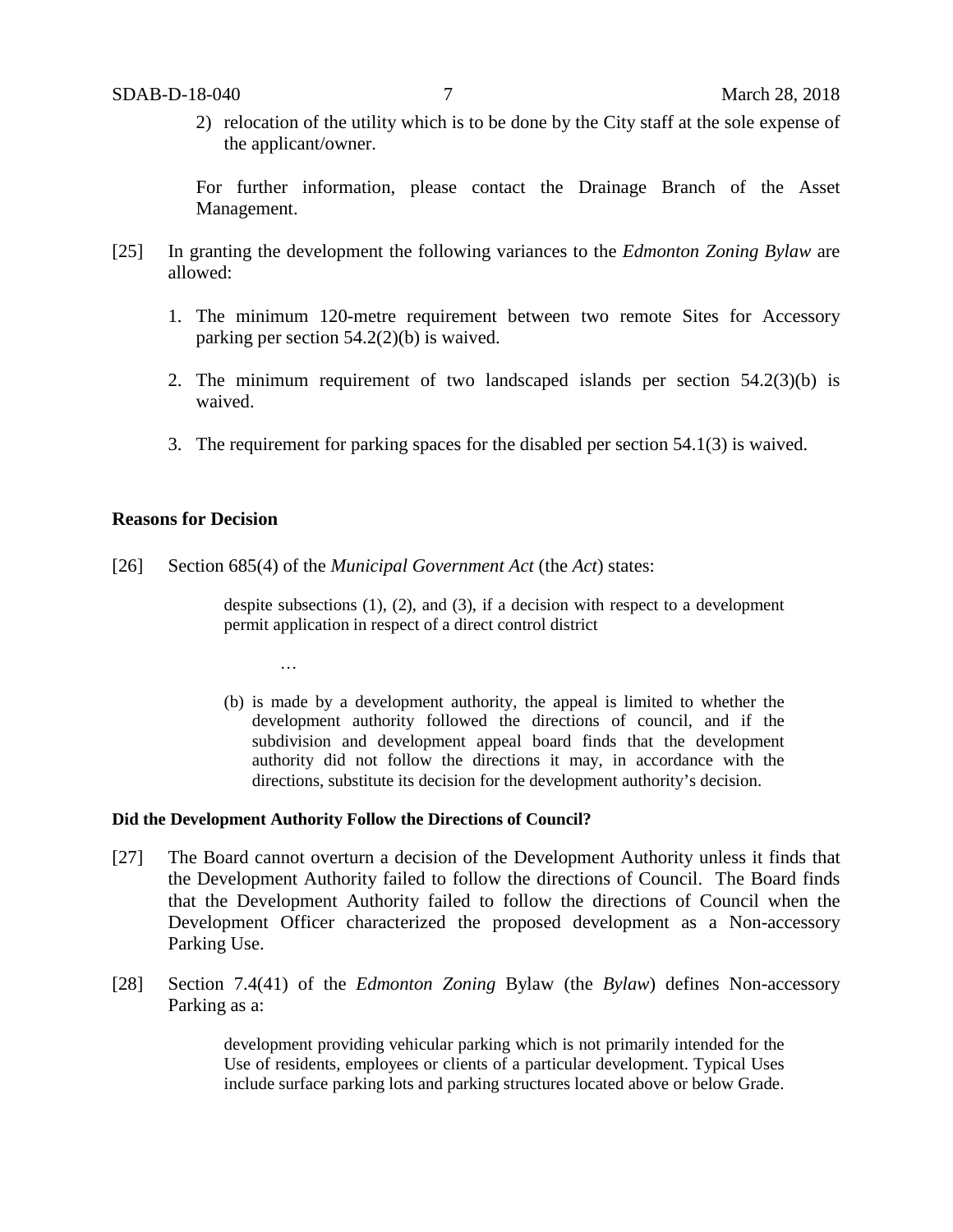- [29] The Board heard evidence that the proposed development is intended to provide parking to residents and tenants of LeMarchand during the parkade renovation project. Section 50.1 of the *Bylaw* stipulates that Accessory Use developments are allowed on sites where they are Accessory to a Principal Use that would also be allowed on that site. In this case, the Accessory Parking is being provided on a site located in Area 8 of the Oliver Area Redevelopment Plan (the "ARP") and LeMarchand is located in Area 9 of the ARP. These listed uses under the Direct Control Zones governing these two areas are essentially the same, but for a few differences in the allowed sign types. None of these differences are material to this application.
- [30] When asked why they applied for a Non-accessory Parking permit as opposed to an Accessory parking permit, they stated that they were acting on the advice of the Development Officer for the appropriate Use. The Development Officer indicated that an Accessory parking permit would not be considered.
- [31] The Development Officer failed to follow the directions of Council when it characterized this proposed development as Non-Accessory Parking; the proposed development should have been for an Accessory Parking Use.

## **The Board's Scope for "Substitute" Decision-Making in Direct Control Districts**

[32] Once the Board has established that the Development Officer failed to follow the directions of Council, the Board can "substitute its decision for the Development Authority's decision". When exercising this substitute decision-making power, the Board must exercise the same discretionary powers as were available to the Development Officer under the Direct Control provisions. The Alberta Court of Appeal made this point of law clear in its recent decision, *Garneau Community League v Edmonton (City),*  2017 ABCA 374 at para 29:

> To the extent that council's directions gave a development authority the ability to consider "the merits of the development", the subdivision and development appeal board has similar authority. However, there is no basis for a subdivision and development appeal board to have broader powers on appeal than the development authority with respect to land in a direct control district.

- [33] The Development Authority provided a number of grounds for refusing to grant the development permit – some of these grounds related to the Development Authority's determination that the proposed development was inconsistent with the objectives and policies of the ARP, other grounds related to the proposed development's noncompliance with the *Bylaw's* Development Regulations on parking and landscaping.
- [34] The *Bylaw* stipulates the scope of the Development Authority's ability to consider the merits of the development, having regard for the objectives and policies of the ARP and the Development Regulations in the *Bylaw*. The Board must now exercise this scope of authority afresh.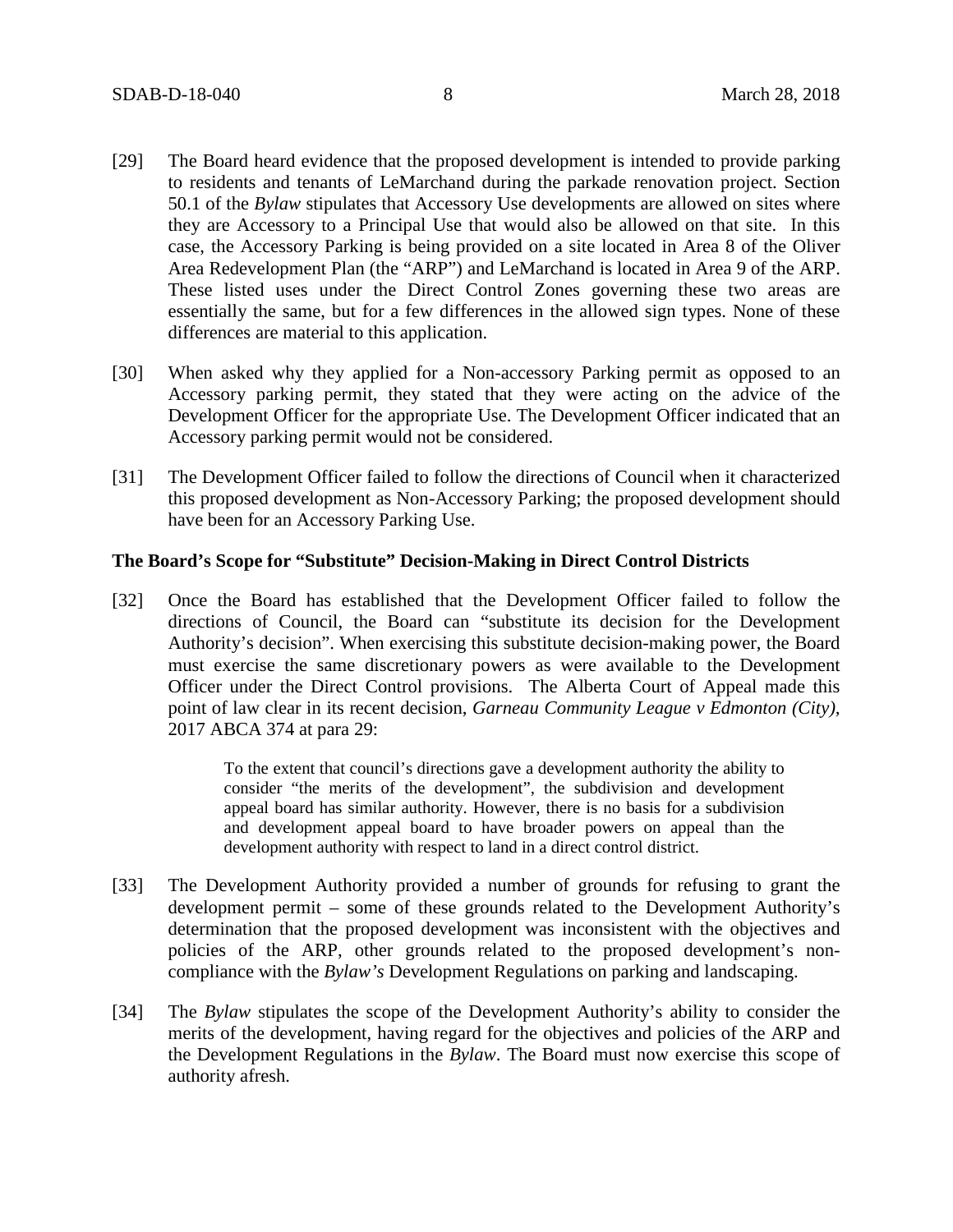## **Objectives and Policies in the ARP**

[35] With respect to the objectives and policies of the ARP, section 710.4(3) of the *Bylaw* for (DC1) Direct Development Control Provisions that states:

a development **may** also be evaluated with respect to its compliance with:

- a. the objectives and policies of an applicable Statutory Plan;
- b. the General Regulations and Special Land Use Provisions of this Bylaw; and
- c. the regulations of abutting Zones.

The language of this section is permissive, not mandatory, in that "a development **may** also be evaluated…" Section 28 of the *Interpretation Act*, RSA 2000, c I-8 specifies that "may shall be construed as permissive and empowering", as contrasted with "shall", which "is to be construed as imperative."

- [36] The Board accepts the submission from the Appellant that the objectives and policies in the ARP, which promote pedestrian-oriented developments, and discourage auto-oriented uses and Non-Accessory Parking lots on Jasper Avenue are intended to guide future redevelopment. The proposed development will be located on an otherwise vacant lot and the proposed development is a short-term, Accessory Parking lot. Having regard for the short-term nature of the development and the current state of the subject Site, the Board is satisfied that this development is not inconsistent with the objectives and policies in the ARP.
- [37] In finding that the temporary parking lot is not inconsistent with the objectives and policies in the ARP, the Board notes that:
	- *ii)* the ARP discourages the use of Auto-oriented uses, they are not prohibited.
	- *iii)* The Oliver Community League was consulted regarding the proposed development and did not take a positon with the appeal, even though the Oliver Community League is generally opposed to surface parking lots in the neighbourhood.

## **Varying the Development Regulations in the** *Bylaw*

[38] Section 710.4(5) of the *Bylaw* stipulates that:

All regulations in this Bylaw shall apply to development in the Direct Development Control Provision, unless such regulations are specifically excluded or modified in a Direct Development Control Provision.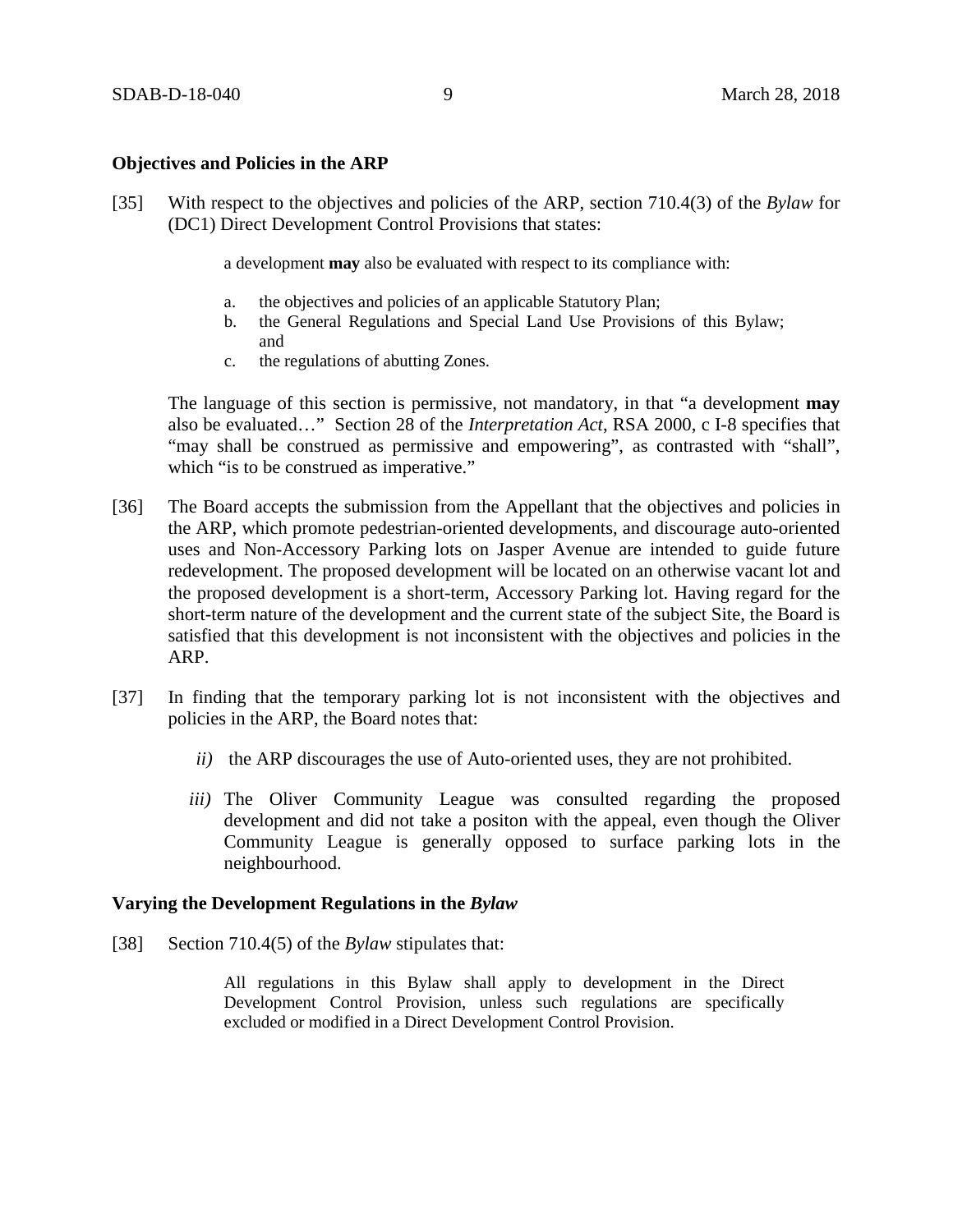- [39] The Development Officer assessed the proposed development using the parking and landscaping development regulations found in the *Bylaw*, determined that variances were required, and refused to grant those variances.
- [40] In determining whether or not the Board can or should grant a variance to the Development Regulations, the Board cannot exercise its normal variance powers under section 687 of the *Act*, but rather, the Board is exercising the variance power of the Development Authority as set out in section 11 of the *Bylaw.* Like the parking and landscaping development regulations, the Development Officer's variance power under section 11 of the *Bylaw* is also incorporated into the (DC1) Direct Development Control Provision by section 710.4(4) of the *Bylaw*.
- [41] Section 11.3(1)(a) of the *Bylaw* limits the Boards' variance power:

a variance shall be considered only in cases of unnecessary hardship or practical difficulties peculiar to the Use, character, or situation of land or a building, which are not generally common to other land in the same Zone;

- [42] The Board finds there is hardship. The temporary renovation project on the underground parkade at LeMarchand has displaced 210 vehicles. The density of development and intensity of use in the Oliver area means there is a lack of alternative parking available. The residents and commercial tenants of LeMarchand do not have adequate parking facilities during the renovation period. Additionally, the Appellant provided some evidence that the renovation project has intensified the use of on-street parking, which has the potential to negatively impact to neighbouring residents and business owners, and visitors to the area.
- [43] Having found a hardship, the Board is able to grant a variance to the development under section 11.2(1) of the *Bylaw* that states:

The Development Officer may approve, with or without conditions as a Class B Discretionary Development, an enlargement, alteration or addition to a nonconforming building if the non-conforming building complies with the Uses prescribed for that land in this Bylaw and the proposed development would not, in their opinion:

- a. unduly interfere with the amenities of the neighbourhood; or
- b. materially interfere with or affect the use, enjoyment or value of neighbouring properties.
- [44] The Board finds that this test is satisfied. The Board finds that the proposed development may have a positive impact on the neighbourhood by alleviating overflow parking from LeMarchand that is currently being relocated to on-street parking.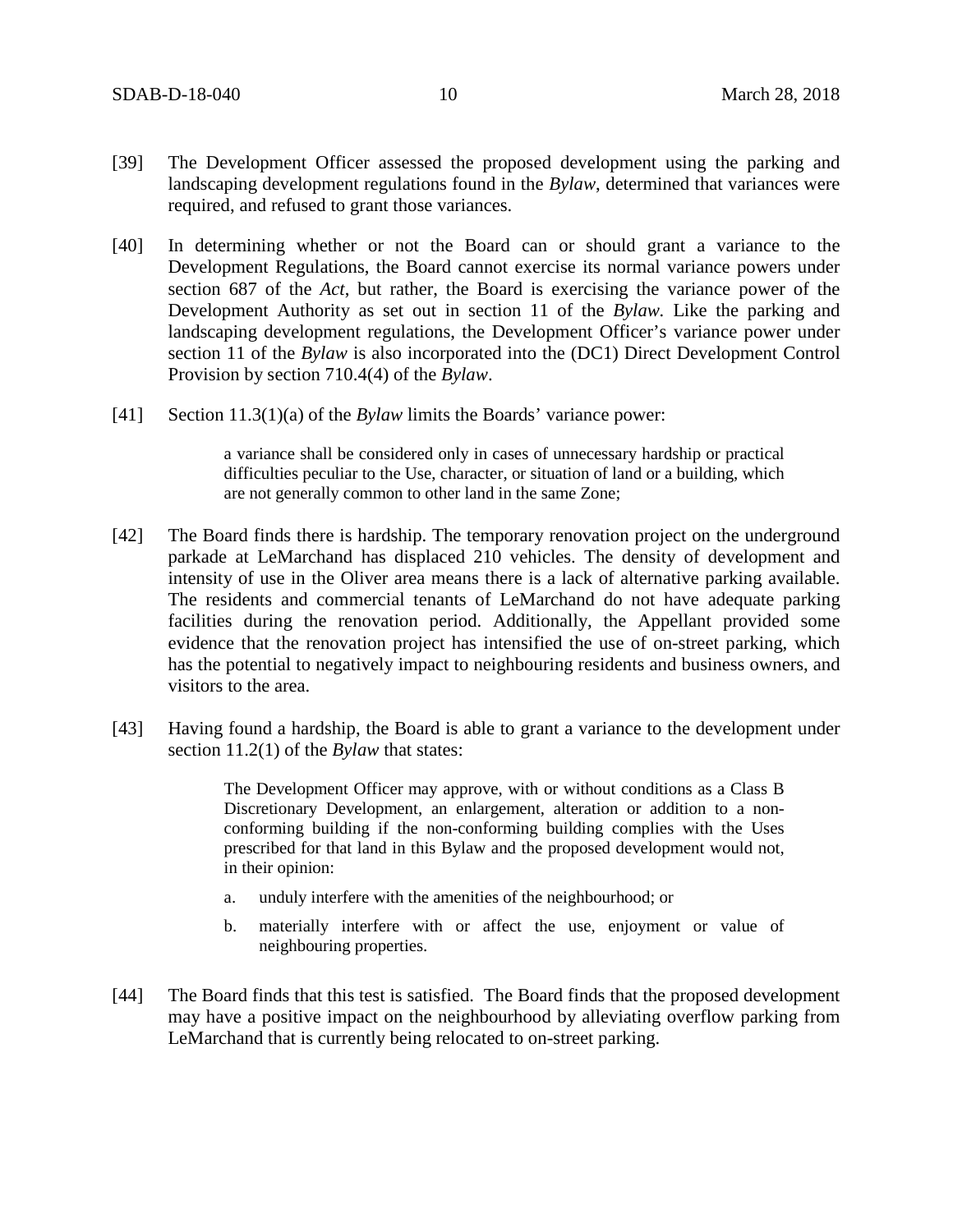- [45] The Board notes that a long-term surface parking lot on the subject Site would have serious potential to unduly impact neighbouring properties and is inconsistent with the policies in the ARP. However, given the temporary nature of the proposed development, those concerns are alleviated.
- [46] The Development Officer provided the Board with information indicating that it had previously heard an appeal from a refused application to use the subject Site as Nonaccessory Parking for a two-year period, SDAB-D-16-010. In that decision, the Board confirmed the Development Authority's refusal to issue the permit. The Board finds that the application before it today is materially different: the current application is for a significantly shorter time period, and for an Accessory Parking Use.
- [47] The Development Officer indicated that variances would be required for landscaping under section 55 of the *Bylaw* and the parking requirements under section 54.2(3)(b) of the *Bylaw*.
- [48] The Board accepts the Landscaping Plan that was submitted by the Appellant as *Exhibit B* in full satisfaction of its landscaping requires. Therefore, the Board is not granting a variance to section 55. The Board emphasizes that the Landscaping Plan is acceptable for this development due to the short-term, temporary nature of the proposed development.
- [49] The Board is granting three variances related to parking. Two of the variances were identified by the Development Officer and relate to the need for two landscaped islands, section 54.2(3)(b) and parking spaces for the disabled, section 54.1(3). Additionally, the Board has determined that the use in question is Accessory Parking and a variance is required to section 54.2(2)(b), which allows for Accessory Parking within 120 metres of the principal Use. Here, the Accessory Parking is located approximately 250 metres from the principal Use. The Board finds these three variances are warranted given the lack of available parking closer to LeMarchand and the short-term, temporary nature of the proposed development.
- [50] The Board has varied the initial application to allow the Use of the subject site as an Accessory parking lot until December 31, 2018 or the completion of the parkade renovations at the Site **whichever occurs earlier**. The Board has varied the development permit application in this way to recognize both the delay caused by the development permit application process and the evidence heard from the Appellant that parking renovations can be of an uncertain length.
- [51] The Board notes that no letters were received in opposition to the proposed development and no one appeared in opposition at the hearing.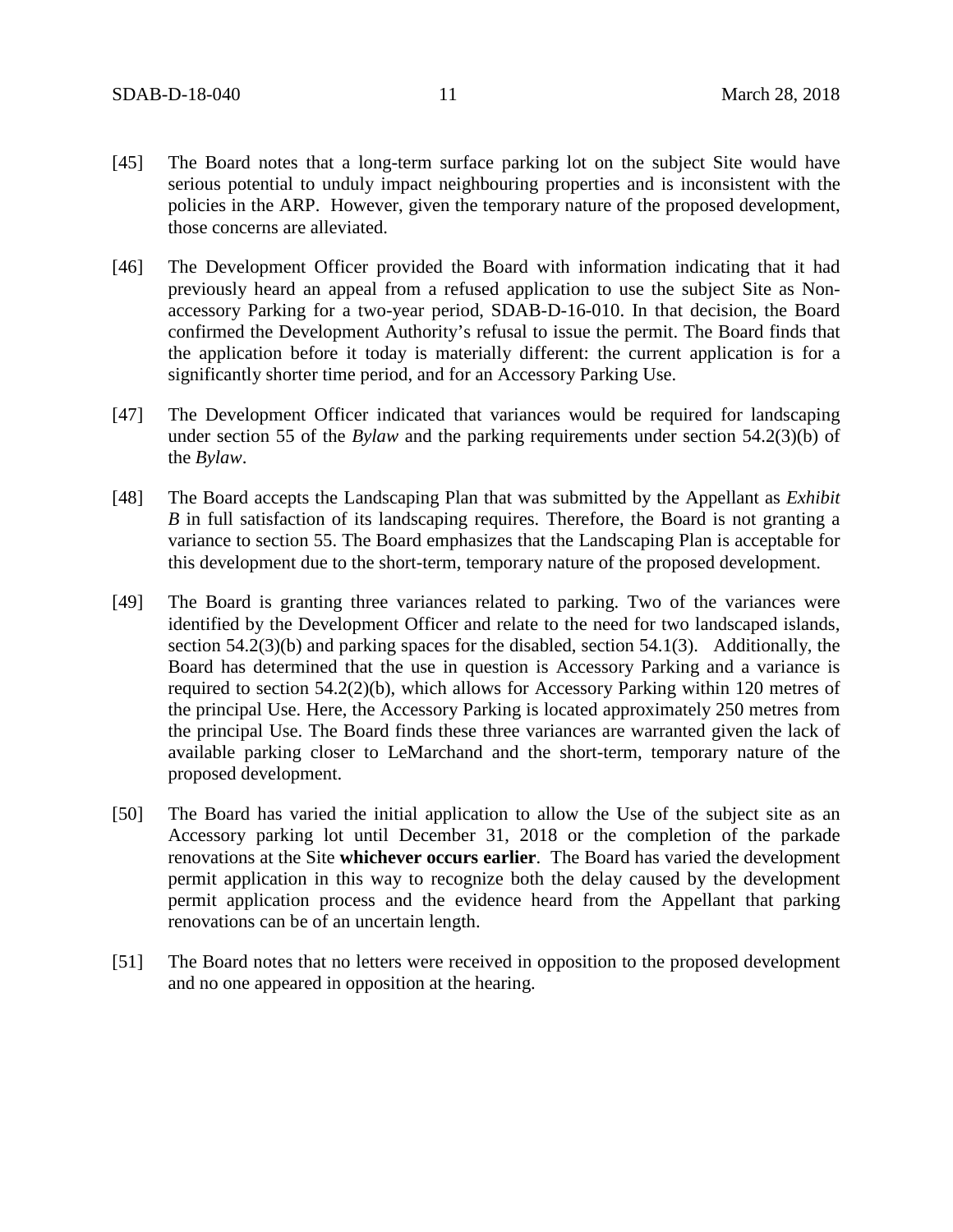[52] Based on the above, it is the opinion of the Board that the variances required by the proposed development will not unduly interfere with the amenities of the neighbourhood, and materially interfere with or affect the use, enjoyment or value of neighbouring parcels of land.

Mar

A. Lund, Presiding Officer Subdivision and Development Appeal Board

Board Members in Attendance: V. Laberge; A. Peterson; A. Bolstad; N. Hack